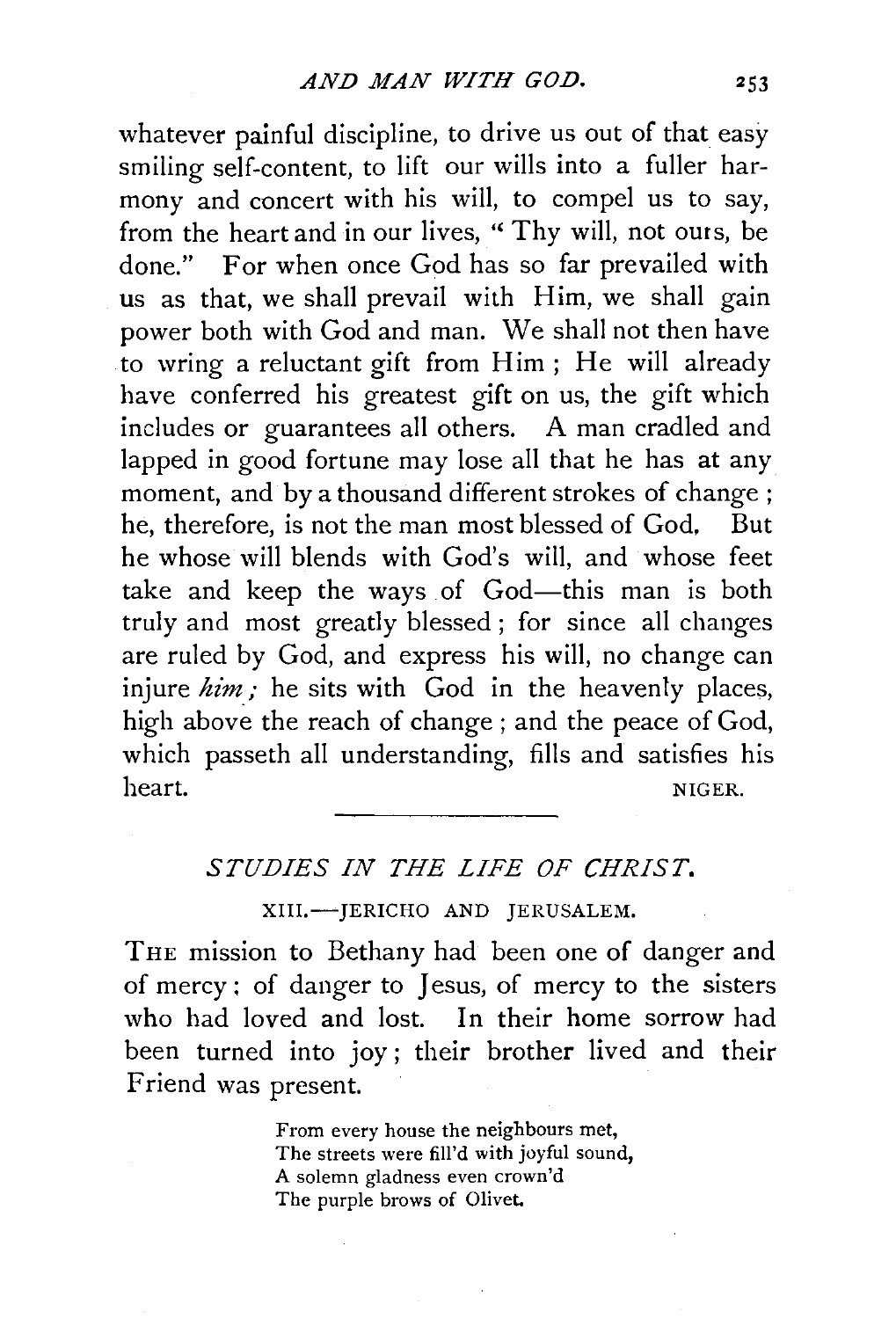But over in Jerusalem another spirit reigned. Into the city the strange news had been carried. Through the bazaars and the market-place, from gate to gate, and · home to home, into the temple and the schools the whisper ran, " Behold, a man raised up by Christ!" The common people heard it gladly, and said, '' Lo, a sign from heaven; the Son of David has come; He will break the yoke of the oppressor, and we shall be free." Tumult was in the air, and the priests knew it ; a great spiritual act by a great spiritual Person had blown the slumbering political desires of the multitude into flame, and the scribes felt the glowing heat underfoot. The Pharisees were anti-Roman, loved to foster in Israel dislike of the alien and devotion to the hopes and ideals proper to the people of God ; but they could only fear and oppose a movement that might end in saluting Jesus of Nazareth as the Christ. The Sadducees were tolerant to Rome, knew, feared, obeyed her, and dreaded nothing so much as the revolt that might rouse her unpitying wrath. So the ancient rivals, united by common hate for hateful ends, met to plot. No man comprehended the situation better than Caiaphas, highpriest that fateful year; and he, cynically, though diplomatically enough, formulated the need of the hour-" It is expedient that one man die for the people, and that the whole nation perish not." $I$  What he meant was this : " We are on the eve of disaster ; the enthusiasm of the people for this Galilean will carry them into revolt, unless we strike it through the heart by. bringing him to death." The scribes and Pharisees understood the priest, complimented his astuteness by adopting his policy and working out his scheme. They

1 John xi. 49. 50.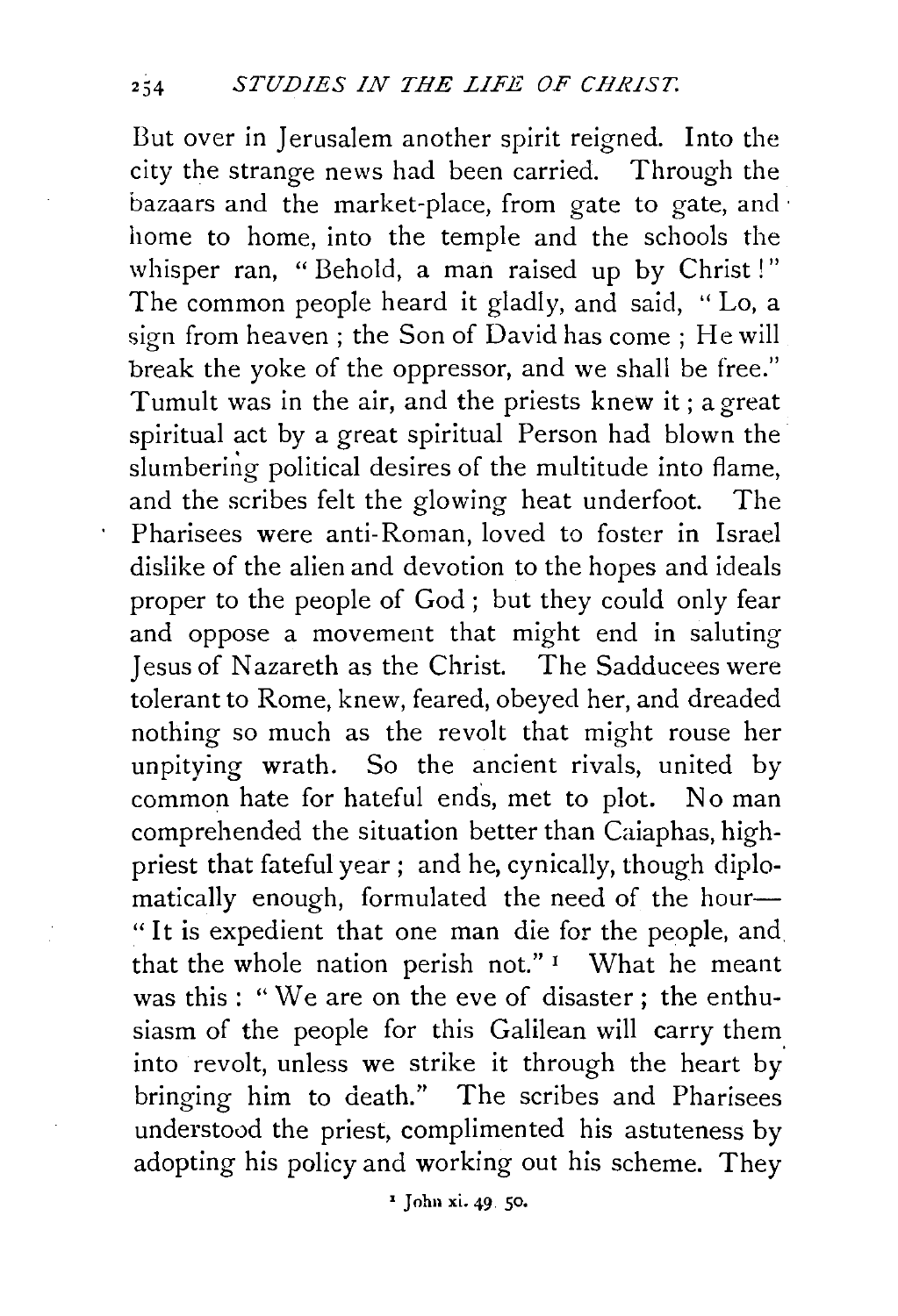did not mean to be bad, only patriotic, and so obedient to the maxim, "Salus populi suprema est lex." It was in this heroic spirit that the ancient enemies, who so cordially despised each other, made their covenant, and as new but dear friends assumed their parts in what was to be a drama at once more infamous and more glorious than they knew. Their expedient was both to succeed and fail. The one man was to die for the people, but the nation was to perish. The eternal righteousness that restrains the wrath of man, and even forces it to praise Him, was to turn their selfish expedient into a Divine Sacrifice, which, while it saved man, was only to help the more surely to throw their proud city under the iron heel and devouring torch of Rome. So in the wisdom of God does a soul of good issue from things evil to do the will alike of his mercy and justice.

But Christ knew that though his hour was at hand, it was not yet come. The Prophet was not to perish out of Jerusalem, or in it, save at his own time. So He withdrew "into a country near to the wilderness, into a city called Ephraim," 1 and there waited the coming of the feast that was to mark the moment of his sacrifice. When the roads were thronged with pilgrims from Greece and Egypt, from Italy and Gaul, from Spain and Syria, He, too, turned his face to the holy city, and began his great march to brief bitter death and eternal glorious power. For the time He had become an enigma to his disciples. They could not understand his sorrow, especially as they were still living in the sunshine of his greatest miracle. In his supreme moments society was impossible to Christ.

*'* John xi. 54•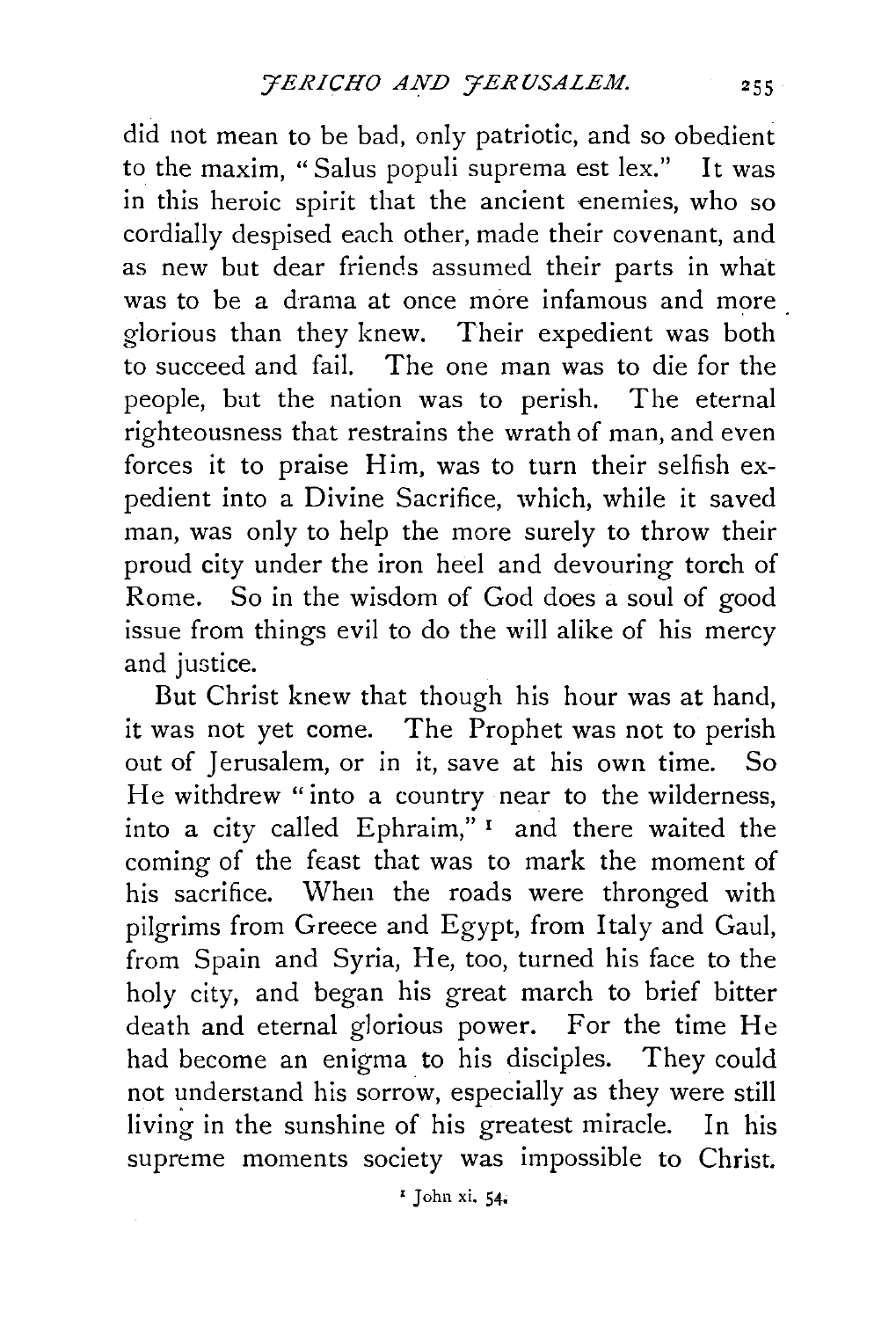He lived in an atmosphere where human sympathy had to sleep or die, and the human voice to speak unheard. The grief of God is too deep for the thought of man. He who embodied the first could only be a riddle to the second. Life by death, salvation by sacrifice, were truths lying outside the horizon of the spirits . then around Christ. The feeling that made Peter rebuke Jesus at the first mention of his sufferings was common, was, too, finely natural.<sup>1</sup> Why should He speak of suffering and death? What need had He who had raised Lazarus to die ? So his words seemed mysterious, enigmatical, created shadows of the mind all the deeper because of the recent sunshine. Like men puzzled, they became bewildered, dubious, suspicious, feeling as if they were threatened by evils they had no right to anticipate. St. Mark, after his manner, gives us a glance of real and living insight into the sacred circle just at the moment the pilgrimage of sorrow began : "And they were in the way going up to Jerusalem ; and Jesus went before them : and they were amazed; and as they followed, they were afraid."<sup>2</sup> With their expectations unfulfilled, without the experience that could act as interpreter or guide, perplexed by hearing prophecy contradict miracle, and seeing miracle contradict prophecy, they grew bewildered, astonished, doubtful, fell out of fellowship with their Master, and left Him to begin his high and glorious way alone. The shadow that rested on his Spirit so awed and "amazed" theirs that they could not walk by his side, or listen with quick interpretive sympathy to his speech, could only follow after, full of uneasy fears, with thoughts they could speak to each other, but not

*'* Matt. xvi. 22. • Mark x. 32.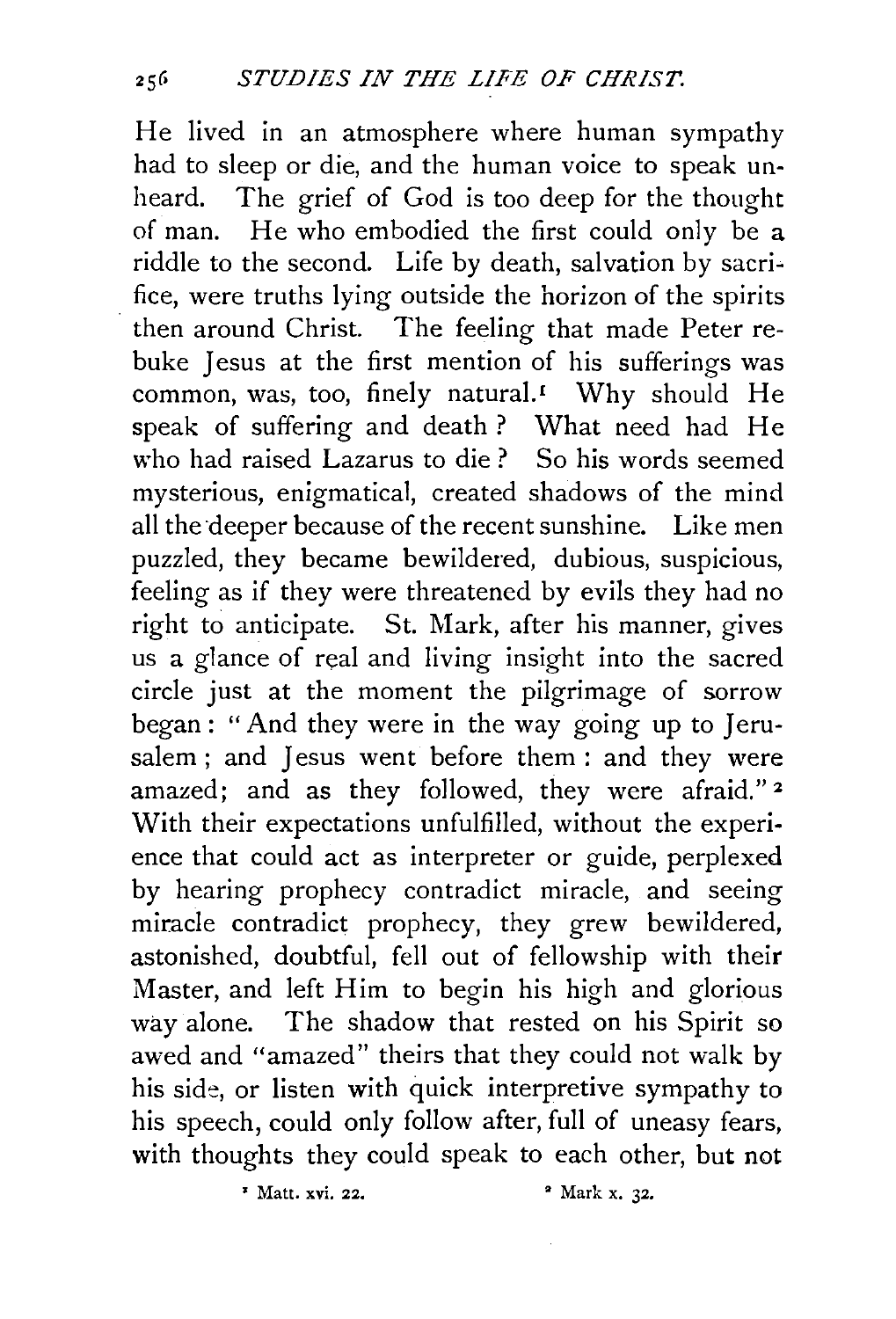to Him. Yet though they were reluctant learners, the suffering that was to make Him perfect was teaching them. He could not leave them in the pleasant illusions their fancies had woven out of their own desires and his great deeds. To do so had been worse cruelty, had made the awakening an awakening to sorrow that could never have blossomed into joy. And so he turns ever to them with his unwelcome speech of suffering, death, and resurrection,<sup> $I$ </sup> leaving time to be his interpreter. The process was painful, but from it almost all were to come forth purified, one alone was to issue dark in soul, angry in spirit, prepared for worst and darkest deeds, yet with goodness enough in him to be remorseful, and pass hence to his own place, not a seared and conscienceless ruffian, but an anguished and self-despising man, who had by fell experiment made the dreadful discovery that to no man is evil so bad as to the evil-doer.

The miracle at Bethany was thus a centre whence had issued the most conflicting influences ; and we must watch their operation in the various circles, friendly, indifferent, inimical, that surround Jesus. Within his own society it created the high hopes that listeneq amazed, incredulous, to his prophetic words. The disciples found it more agreeable to believe the eye than the ear : on the act they could place their own interpretation, which was so much happier than any meaning they could get out of his speech. The miracle was a prophecy in act, signifying that the hour of his power was at hand. In its light certain former words of his were re-read and made by their quickened imaginations to speak the thing they

 $Mark x. 32-34.$ 

VOL.  $\mathbf{x}$ ,  $\qquad \qquad$   $\qquad$   $\qquad$   $\qquad$   $\qquad$   $\qquad$   $\qquad$   $\qquad$   $\qquad$   $\qquad$   $\qquad$   $\qquad$   $\qquad$   $\qquad$   $\qquad$   $\qquad$   $\qquad$   $\qquad$   $\qquad$   $\qquad$   $\qquad$   $\qquad$   $\qquad$   $\qquad$   $\qquad$   $\qquad$   $\qquad$   $\qquad$   $\qquad$   $\qquad$   $\qquad$   $\qquad$   $\qquad$   $\qquad$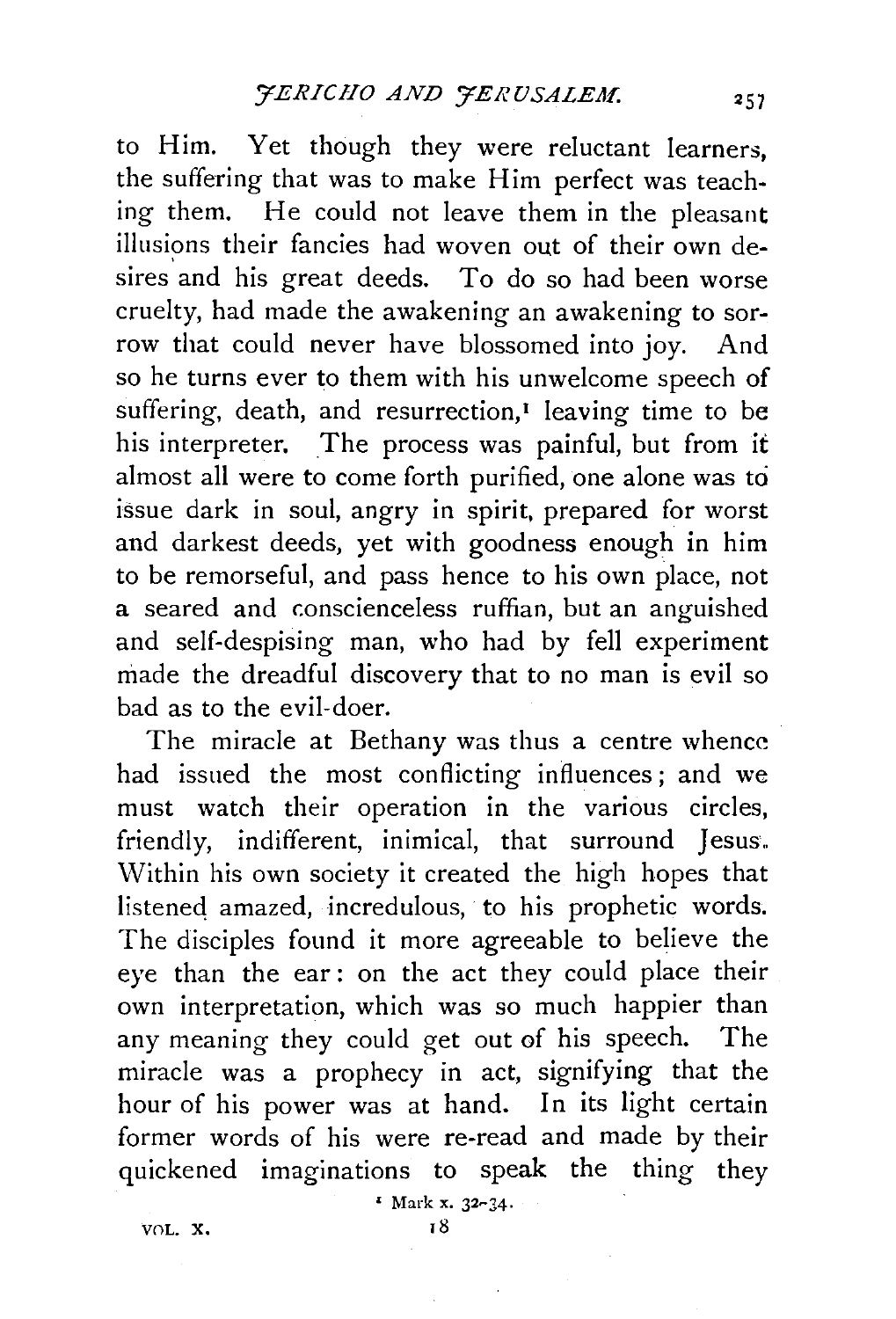wished. The Palingenesia, $r$  in their sense, was as good as here; the twelve thrones as good as seen, and they seated judging the twelve tribes of lsrad. How heedless the new ambitions were of the new prophecies an event significantly shews. He had hardly ceased speaking of the betrayal and death, when Salome, with her sons, came to him, saying, "Grant that these my two sons may sit, the one on thy right hand, the other on thy left, in thy kingdom."<sup>2</sup> The nearest to Him were yet far from Him; even love was too blind to divine the truth ; and so in his answer there seems to live the infinite sadness of a spirit not understood, where understanding is life : "Ye know not what ye ask. Are ye able to drink of the cup that I shall drink of, and to be baptized with the baptism that I am baptized with ?" Their answer is a tragic revelation of ignorance, and the vain courage that is born of it: "We are able." They did not dream of Gethsemane and the cross, but of the chalice of victory, the baptism that consecrated the \hrone and purified for judgment. For these they were "able"-qualified for the highest seats, offices, acts in the kingdom. Men who think themselves equal to rule are often found unequal to obedience; and so this conscious ability for the throne was soon to be proved inability to serve in suffering and obey in sacrifice. They did not know that men must suffer with Christ before they could reign with Him; and, in their ignorance, they wished to reign before they had been perfected. And the truth He stated : they were to drink of his cup, and be baptized with his baptism; his agony and cross were to be theirs; in Him and with Him

 $'$  Matt. xix. 28-30. •  $'$  Matt. xx. 21.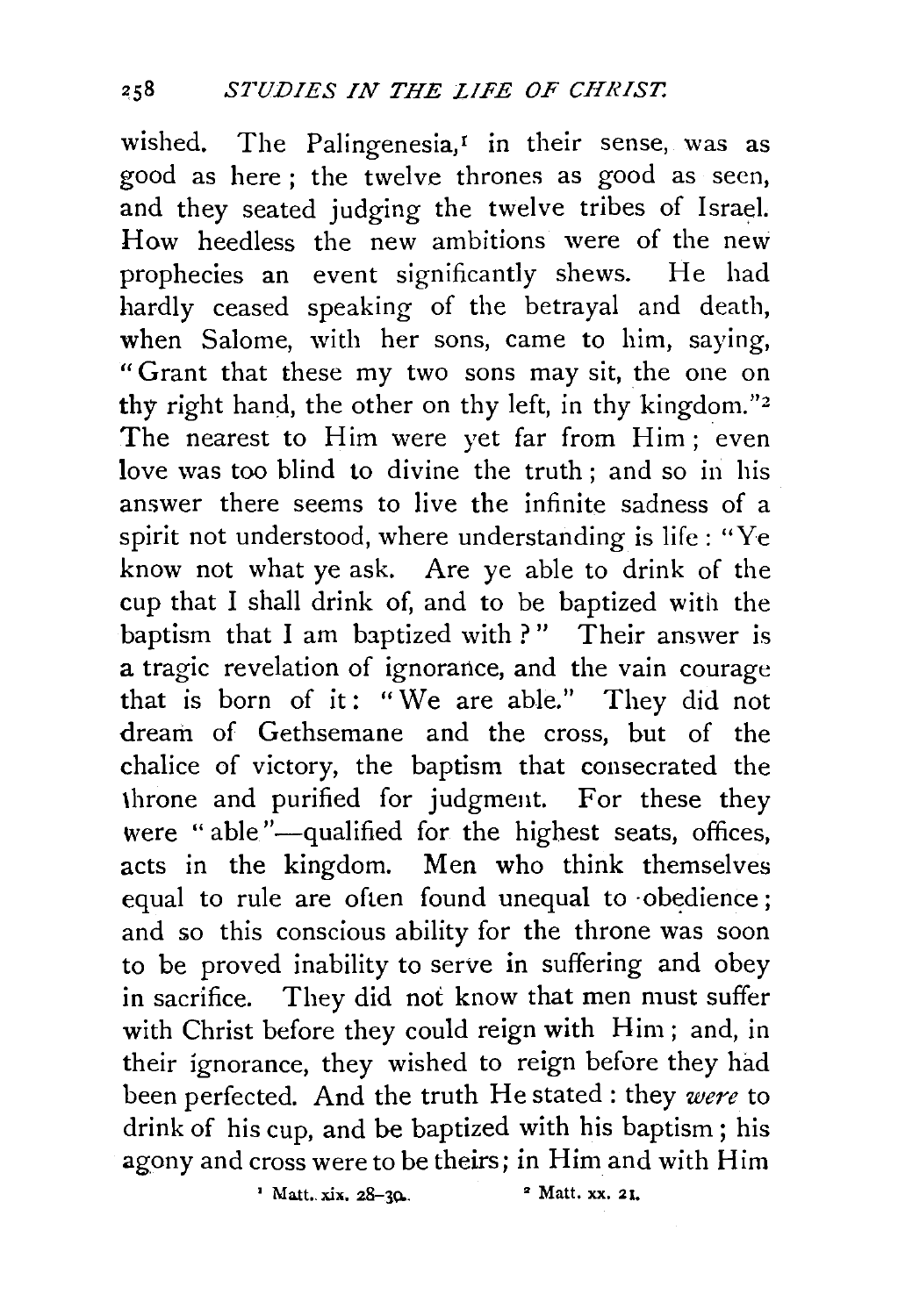they were to suffer. Fellowship with Him in life involved fellowship with Him in death, and as the joy of the first had been, the sorrow of the second would be. But the seat on his right hand or his left was not an absolute or arbitrary, but a conditional gift; it was reserved for those '' for whom it is prepared of my Father." The reward was to the worthiest; proximity was to depend on affinity. His must suffer with Him, if they were to "be glorified together." 1 But his words were as yet a parable whose meaning they could not read ; the Cross, with the mingled agonies and joys that followed it, was needed to teach them. The brothers, puzzled, turned to face the disciples; the disciples, angry, turned to rebuke the brothers; all confused, bewildered to listen to the words, "Whosoever will be chief among you, let him be your servant ; even as the Son of man came not to be ministered unto, but to minister, and to give his life a ransom for the many."<sup>2</sup> A generation later, one of the men who stood there as in a dream, with a deed of highest power in his memory, visions of judicial glory in his imagination, words of sorrow and death in his ears, was to be a prisoner in Patmos "for the Word of God, and for the testimony of Jesus Christ." 3 There, with the blue  $\overline{E}$ gean all around him, he was still to feel as in the presence of the Son of man, hearing Him speak with a voice like the sound of the multitudinous waves ever breaking in music on the beach. There, too, he was to dream of "dominion and glory," of a heaven that ruled earth, and a Christ that made men "kings and priests unto God and his Father." 4 But

 $1$  Rom. viii, 17.  $\blacksquare$  Matt. xx. 27, 28.

4 Rev. xx. 1-6.

 $3$  Rev. i. 9.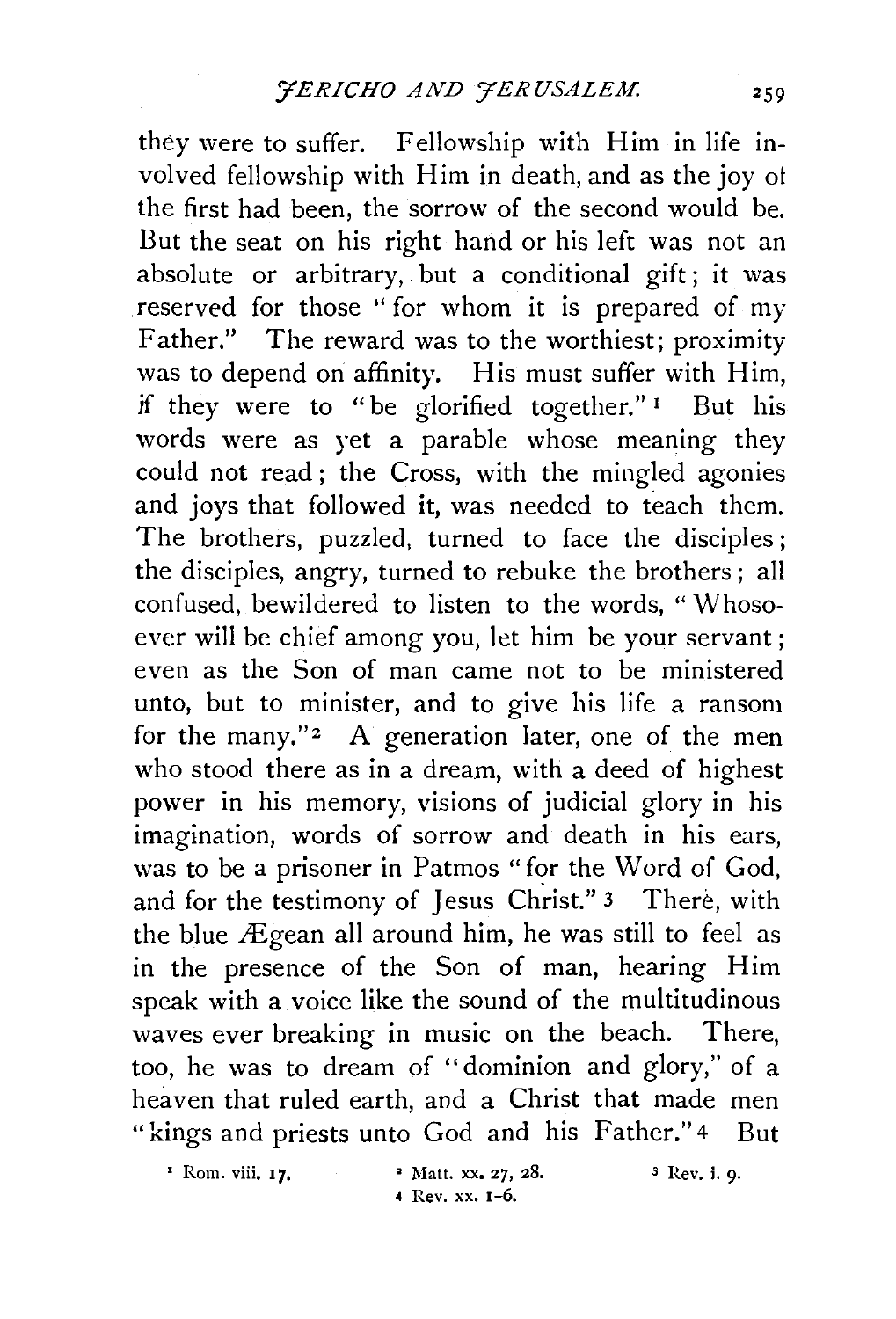there he had no vain vision of a throne to him who first claimed it. His visions were now of "a multitude no man could number" " before the throne and before the Lamb." And he does not ask, as of old, for a place, but simply rejoices to hear, "These are they which come out of great tribulation, and have washed their robes and made them white in the blood of the Lamb." 1 He knows now what he knew not then: to drink Christ's cup and to share his baptism is to live and reign with Him.

So· Jesus begins to go up to Jerusalem with the vision of the cross standing out clear before his own. soul, while the disciples dreamt of his kingship and their own coming authority. The pilgrimage that was now beginning was to be his last, a strange contrast to his first. Then he was a boy, full of great wonder, of large questions, of dim foreshadowings of what was to be; now he is a man, who has realized the ideal of humanity the ages behind had been straining after and the ages before were to worship; a man, who has lived his high, holy, lonely life, and is going forward to the death which is to finish the work his Father gave Him to do. Then He was an object of beauty and delight; the nature within Him rejoiced, and nature without whispered to Him her divinest secrets; now He is like a root out of the dry ground, without the beauty that awakens desire, "a man of sorrows, and acquainted with grief." Then man turned to Him his best and most amiable side, as man ever does to a child; parents were trustful, neighbours kindly, the very doctors of the temple gentle, admiring, fond, won by the winsomeness of the glorious

' Rev. vii. 14.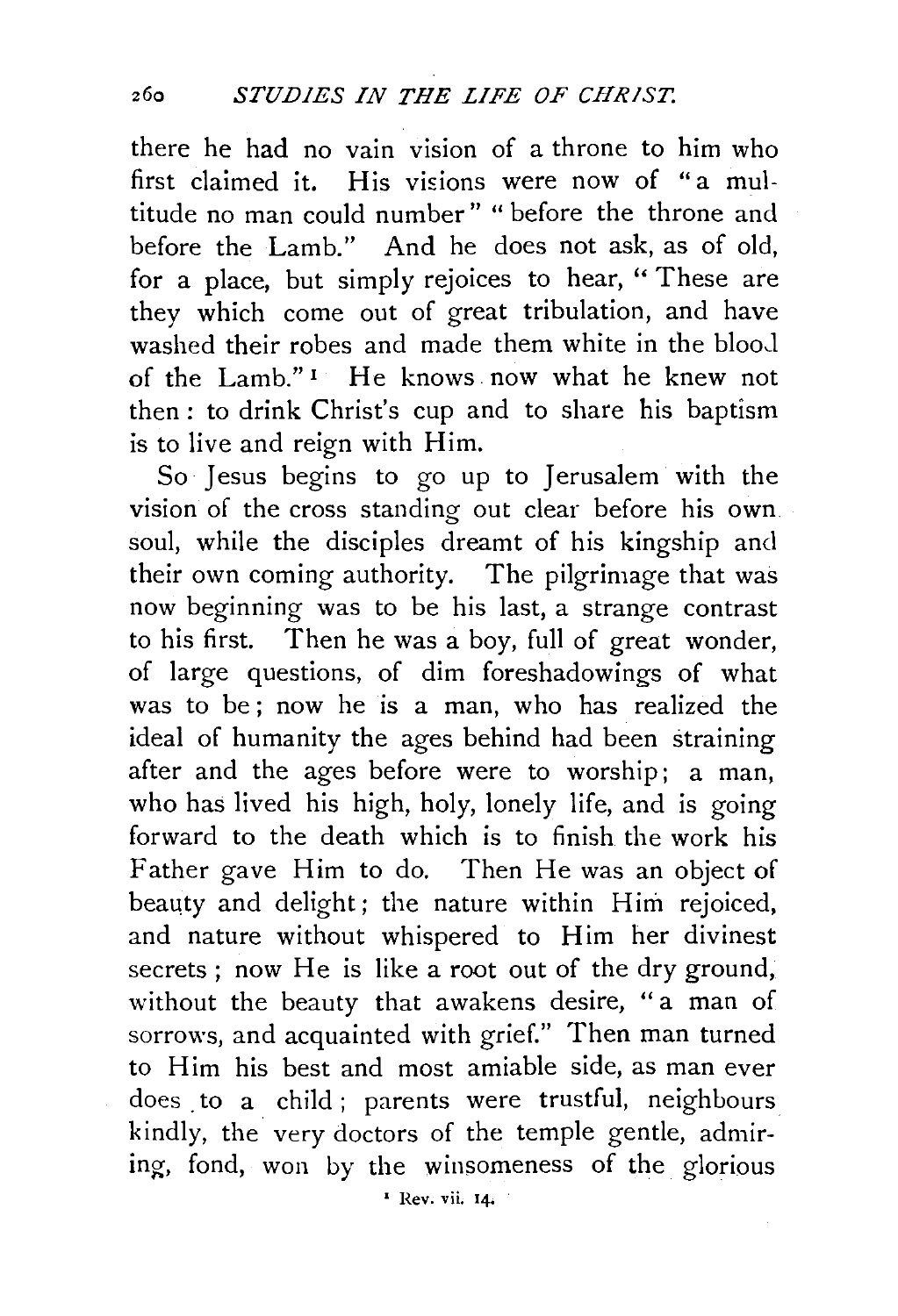boy ; now that his physical is sublimed into spiritual loveliness, they can see in Him nothing to admire ; leave Him so unloved that he feels more homeless than the fox that, when hunted, can hide in the earth, or the bird that can sit and sing to its brooding mate. And his homelessness was now becoming loneliness ; the men that had known Him were ceasing to know, dreaming dreams that made them unconscious of the realities that awed his spirit. Earth has its changes. for every man, but to whom did it change as to Thee, O Thou Lamb of God? Heaven was about Thy infancy; may we not say, hell was about Thy manhood? In Thy cradle Thou didst hear the song of the heavenly host; but on the cross Thou wert to hear the hoarse and angry cries of men who mocked Thy sufferings and demanded Thy death.

Yet when the pilgrimage began it seemed a triumphal procession. The spirit that lived in the disciples possessed the multitude, and the fame of this great miracle clothed Him to their eyes in the attributes of the expected Messiah. So we see Him approaching Jericho, on his way from Ephraim to Jerusalem, the centre of a wondering crowd.<sup>1</sup> Though He still bears the name "Jesus of Nazareth," it is used as if big with latent significance. Curiosity is on tiptoe, and reigns over rich and poor alike. As He enters, a blind beggar invokes his aid. The multitude, vain of their wonder, wished to silence him ; the person they marvelled at must be above hearing a blind man's. prayer. But the "Son of David" heard and healed, and the people, gratified while surprised, only the more "gave praise unto God." As He passes through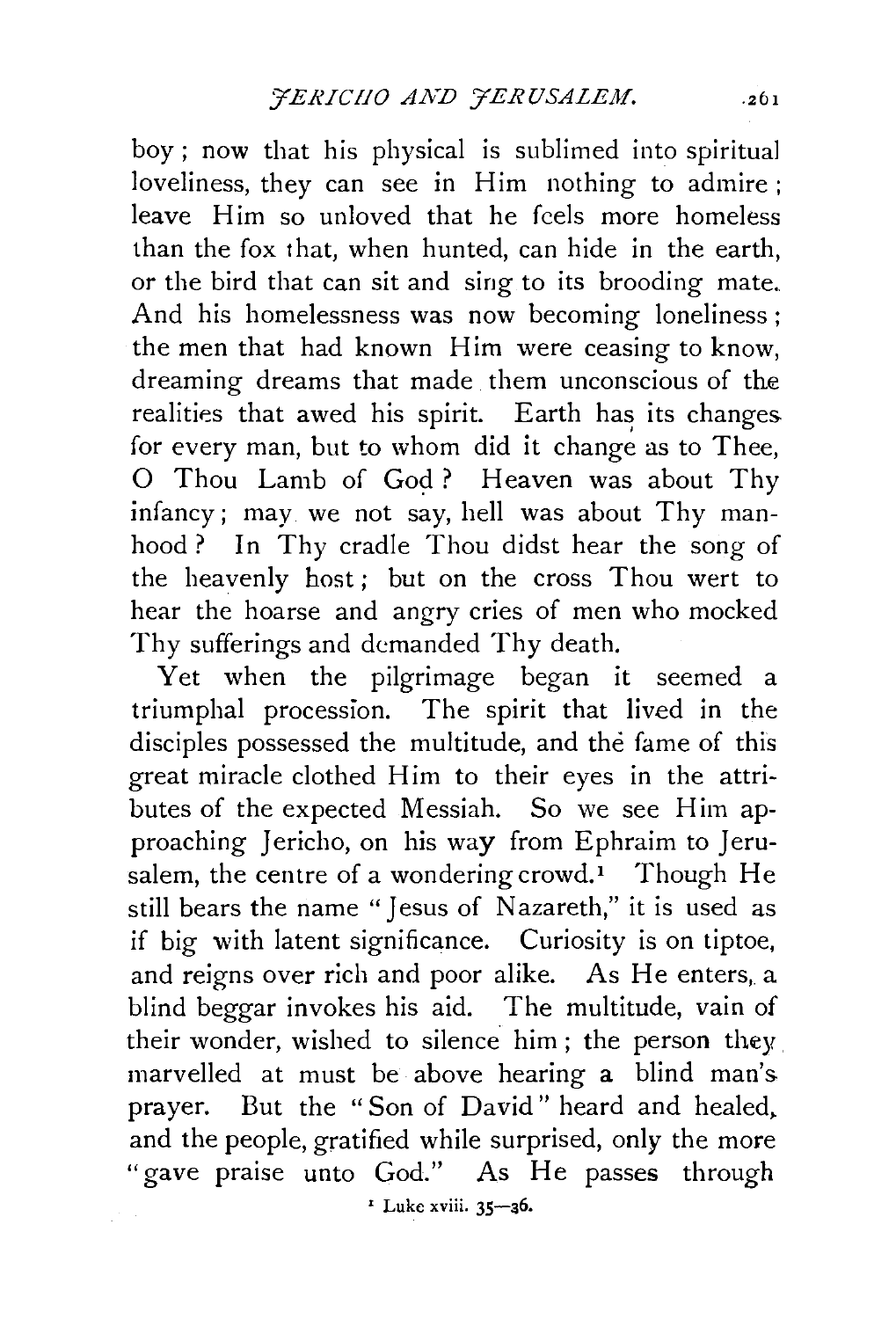Jericho the crowd thickens, and a rich publican, determined to see Jesus, but unable to do it for the crowd, climbs up into a sycamore tree. He was a very different man from Bartimæus; notice of him was a far more serious thing. The publican was always an offence to the Jew. He was the symbol of bondage, of Gentile conquest and tyranny: He was worse than an outcast; he was one who had sold himself to the alien as an agent of his robbery and oppression. He was a son of Abraham who had not only dishonoured his father, but was helping the heathen. to work his death and shame. And to love such a son, nay to recognize his sonship, was to sin against the father and all the hopes represented by his name. But the most hated of the hated race was the rich publican, whose wealth had grown by extortion, who had with unpitying hand robbed the widow and made the orphan destitute. And Zaccheus was a man of this type, an object of horror to the pious and hate to all. It was the right and religious thing to pity and help the beggar, and to despise and avoid the publican. Yet the Jesus who came clothed in fresh glory from his work on Bartimæus suddenly pauses, looks at Zaccheus, invites him to descend and receive Him into his house. The people saw and heard with amazement which deepened into anger; the new horror eclipsed the old admiration, and displeasure silenced praise. Yet the act was one that expressed the Actor's mind, especially in its contrast with the minds about Him, far more forcibly than the most forcible speech. It was symbolical, signified that He had come not to work miracles, but to change men ; not to dazzle and delight .the curious, but "to seek and save the lost." The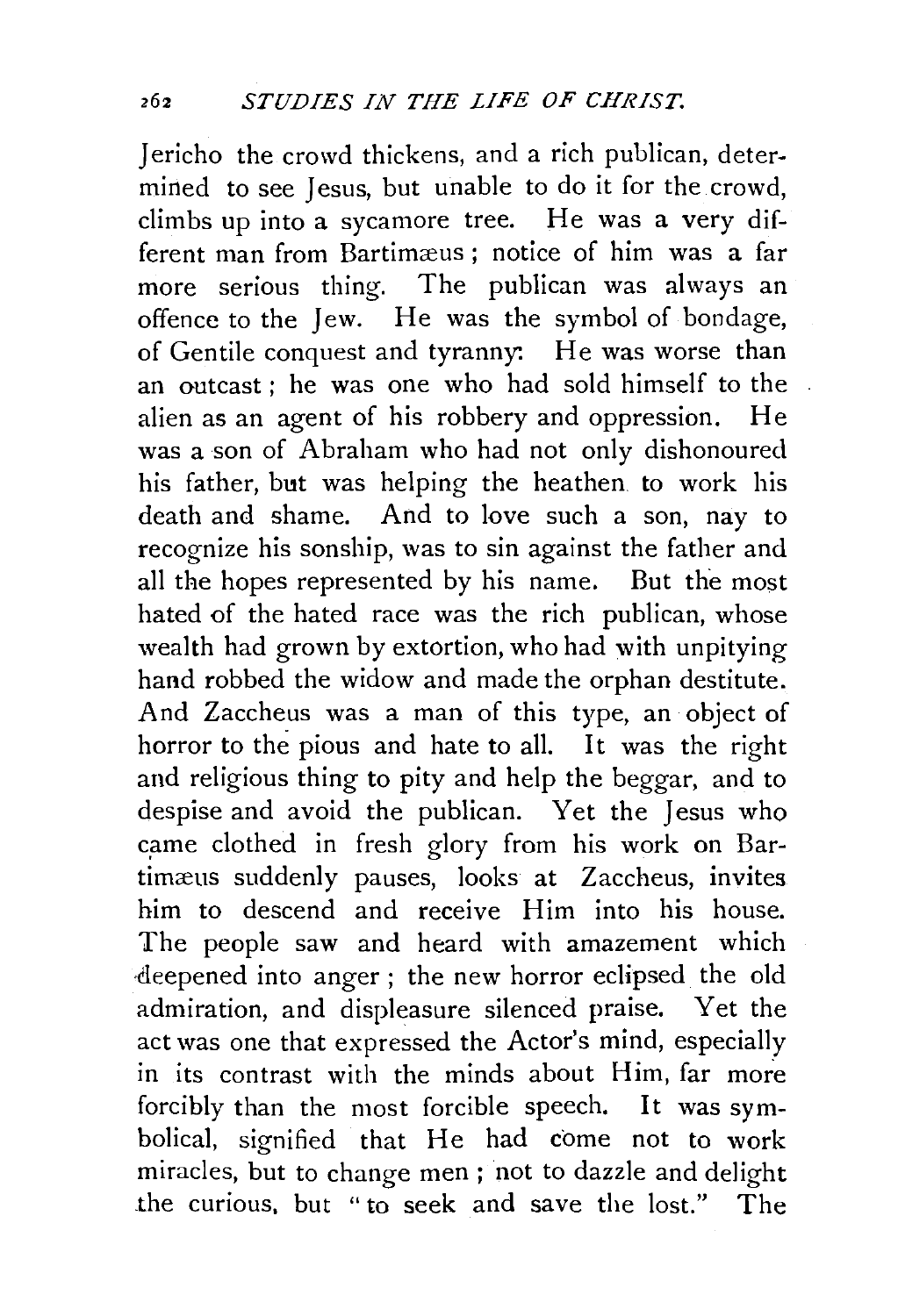men around Him were saying, "Here is our Messiah; his deeds shew Him to be the power of God. He is on his way to Jerusalem to establish and proclaim his empire, to fulfil our law, to. make the Jew the conqueror of the world and the king of man." And He to their evident, though unexpressed, thoughts made answer, "I am come to do, not your will, but My Father's, to be no political, but a spiritual King, to be not the tool of the priest and the scribe, but the Saviour of the fallen and outcast. And look how simply, yet thoroughly, My spiritual work can be done. You have had your will with Zaccheus, hated him, despised him, dealt with him as with a heathen and an alien, and he has answered your hatred with extortion, your anathemas with oppression, your censures with heavier exactions. But see how potent are gentle words and gracious acts ; under them the bad publican becomes the good Hebrew, dutiful to Israel and obedient to the law of love, giving half his goods to feed the poor, and restoring fourfold what he had wrongfully obtained." Yet the results only aggravated the offence. To fanaticism good done in ways that displease 1t is no better than evil, or rather worse, inasmuch as fatal to its exclusive claims to be right. So Jesus, to get at the root of the matter, strikes at their false hopes the thought " that the kingdom of God should immediately appear."<sup>I</sup> He would not go to Jerusalem as their Messiah, to be in their sense the Christ. The Jews had been citizens of the Divine kingdom, servants of the King. Their duty was to develope its resources, guard his interests, and extend his authority. Some had done so. Lawgivers and *'* Luke xix. u.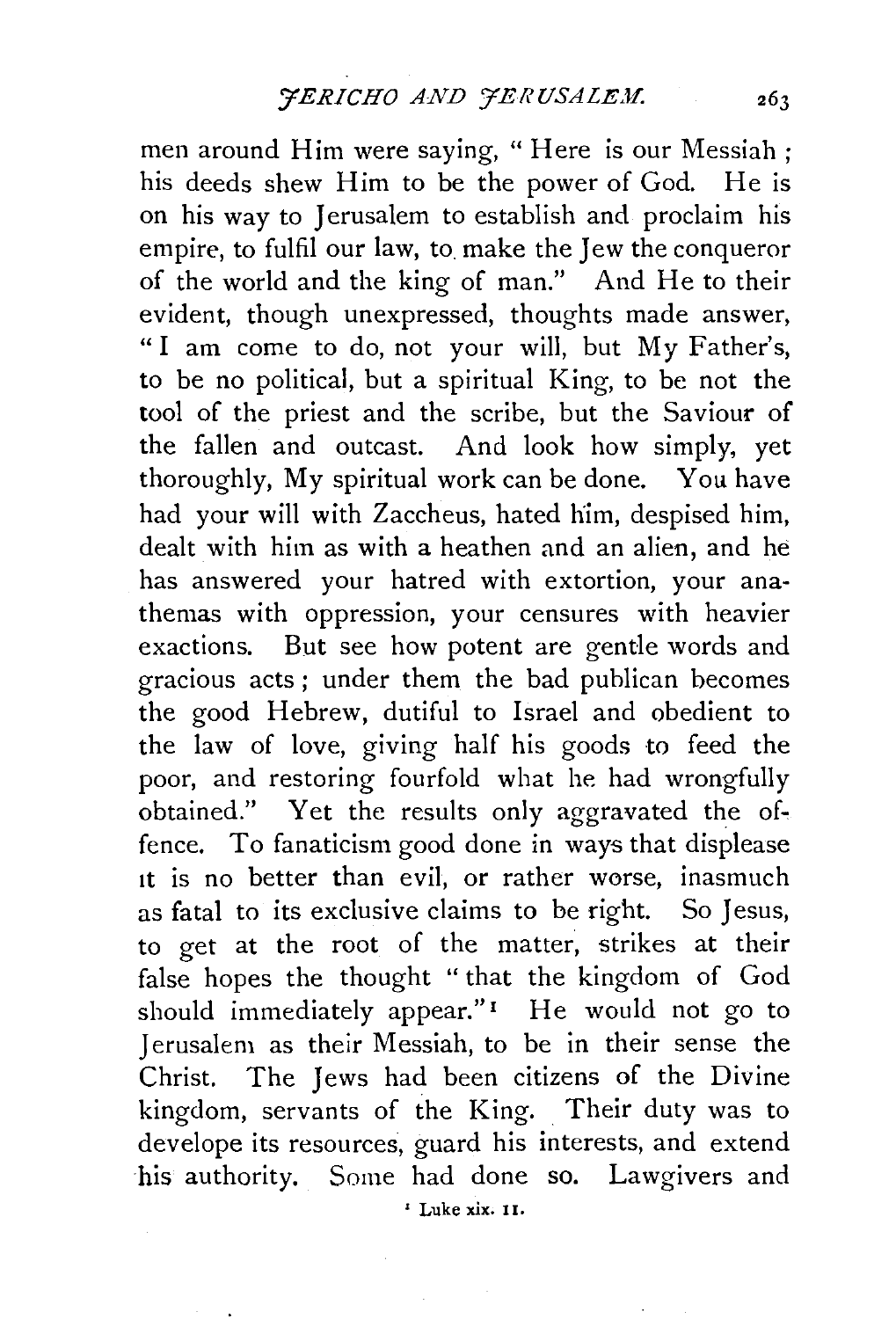prophets had splendidly served the ideals and ends of the kingdom of God ; but one, the one, too, in possession, had not. He, the living Jew, had bound the eternal truth in his napkin of legal maxims and ceremonies, and buried it in the soil of rabbinical and sacerdotal formalism. He feared God as "an austere man" feared to use his trust; and so buried it, cast· it out of his spirit into the earth that it might suffer and waste there unused! And Jesus declines to be judged by this faithless servant, claims rather to judge and condemn him ; refuses to be measured. by his acts and ideas, asserts rather his right to take from him the treasure he had so abused. The Jew had thrown away his splendid opportunity, and now he was to lose it. His infidelity to his trust had, as its punishment, his inability to understand the Christ of God; and now he was to be to the ages the grand illustration of the truth, "To him that hath shall be given, and from him that hath not, even that he hath shall be taken. away from him."<sup>1</sup>

Six days before the Passover the pilgrims reached Bethany, and there paused. Wonder still lived in the village. Love still dwelt in the home of Lazarus. Into it Jesus entered, and there He was consecrated, anointed the Divine Sacrifice which should abolish the old faith and create the new. Love has often a sweet unconscious wisdom, and in its humblest ministries meanings may lie so great as to be visible to the eye of God alone. And here its kinship with the saintliest stood confessed. In these closing hours nothing seems so tragic as the blindness of the disciples, and the clear open vision of the Master as to the doom that

'.Luke xix. 26.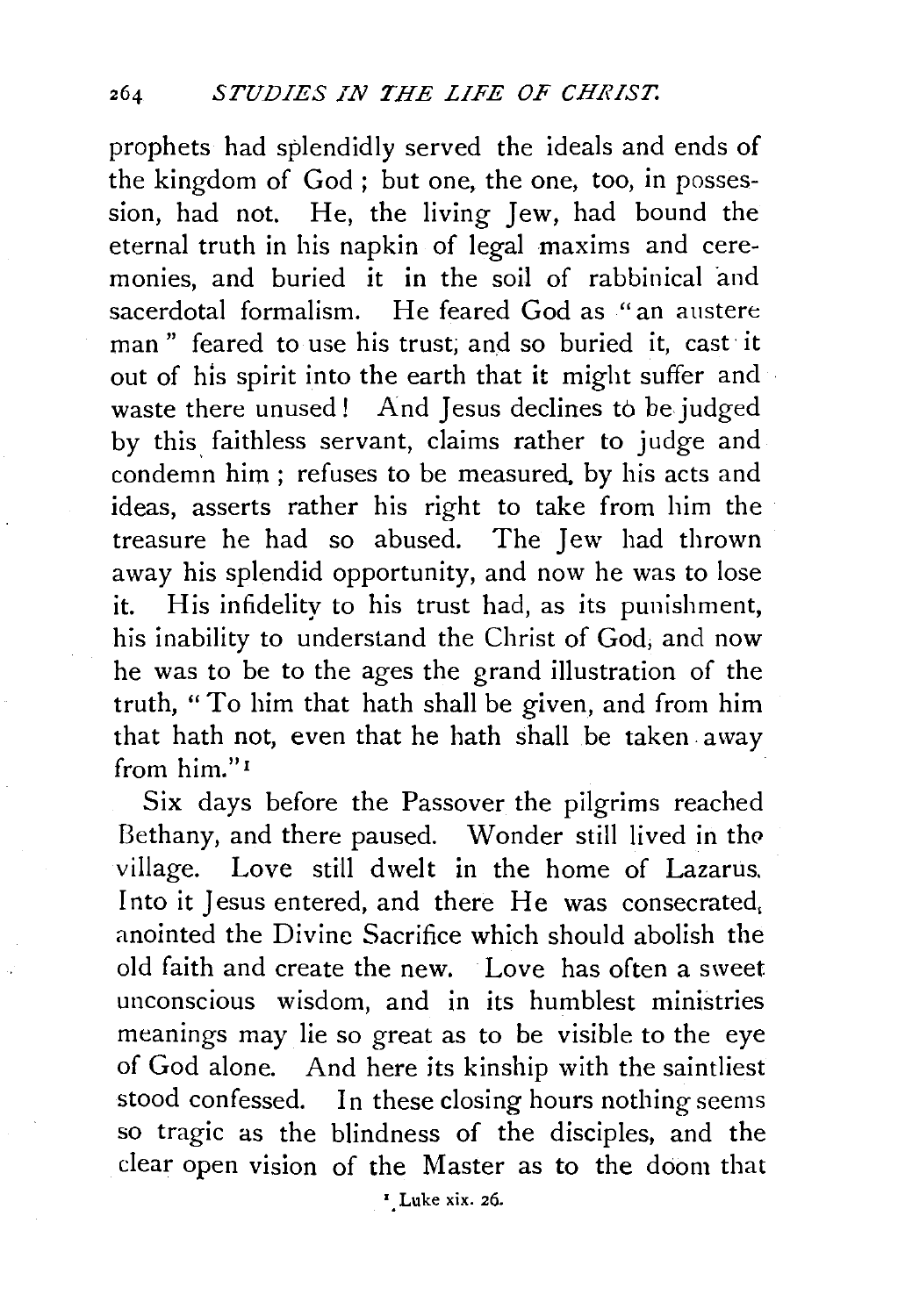was to be. They were full of hope in a soon to be manifested glory, He full of prophetic agony as to the death to be endured. Like those who knew his power and believed in its impending final victory, Lazarus and his sisters thought only of a glad welcome to their Friend. The hour was all sunshine ; the fast-falling shadow was unseen and unfeared. So his coming was celebrated by a supper, and He who had known the gloom of the grave tasted the deepest joy of his life. But Mary's love, too deep for speech, too great for tears, as if she felt within the joy the cold heart of sorrow, stole, while Martha waited, behind Jesus, and anointed his feet "with ointment of spikenard very costly."<sup>1</sup> And then, as the fragrance filled the room, strange things became manifest. The feeling that had long slumbered in one breast broke into speech. " Why this waste?" cried Judas. "Why was not this ointment sold for three hundred pence, and given to the poor."<sup>2</sup> But the unholy avarice which dared to clothe itself in the form of sacred charity was rebuked by the sad voice which revealed the heart sad by the realized presence of death : " Let her alone, against the day of my burying hath she kept this."

The words of Judas were characteristic-the familiar words of his kind the world over. A work of what seems splendid improvidence may be greater than what seems a work of needed beneficence. Some men cry , out against waste when what they mean is some loss to their sordid selves. If the money that bought the "ointment of spikenard" had been "given to the poor" it would have done them little good; but, used as it was, it became the condition of an act which has filled

 $\frac{1}{2}$  John xii. 3.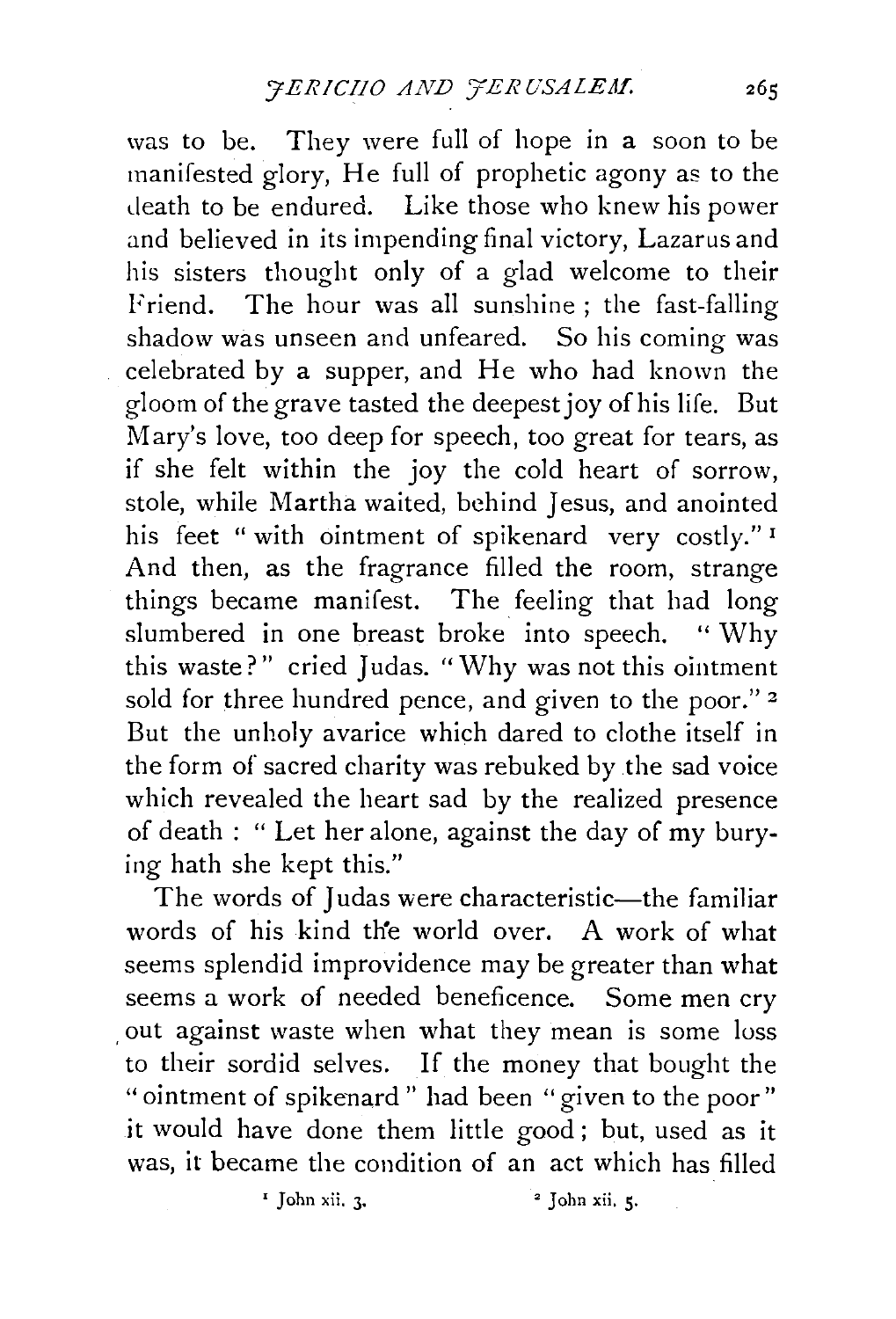the world with its fragrance, and enriched our poverty with one of the loveliest deeds of devotion. In Mary and Judas two opposite spirits live : in the one, a love to Christ that seeks to live for Him ; in the other, a love to self that means to use rather than serve Him. For Mary to give, for Judas to receive, was to be blessed, To the one, Christ's suffering was a welcome opportunity for service ; to the other, a detested occasion of weakness, an inexplicable and disastrous moment of failure. Mary is an ideal disciple, one with love great enough to transform Jesus of Nazareth into the Christ of Christianity ; Judas is the type of the disciple by accident, seeking by association with Christ personal advantage rather than assimilation to Him. And the results of the discipleship were to be tragically unlike : a growing joy to Mary, a growing misery to Judas. In the society of Jesus she found a congenial home, but he an irritating and hateful element. As his nature and Christ's developed alongside each other, their dissimilarities and antipathies must have become ever more pronounced. The man must slowly have come to feel himself an alien ; and as truth dawned upon him, he would be first bewildered, then wretched, feeling like Satan among the sons of God, only without the serene cynicism that could sneer at eternal goodness in its very presence and to its very face ; or rather like an evil spirit, moody and melancholy, who had strayed into a circle of angels, where the contrast of their light and his darkness deepens his misery tenfold. A man that so feels is near to despair, and may do the deed of the desperate. When the last hope perishes, the desperation that seeks revenge and begets remorse is sure to come. For Judas the moment is at hand. If Jeru-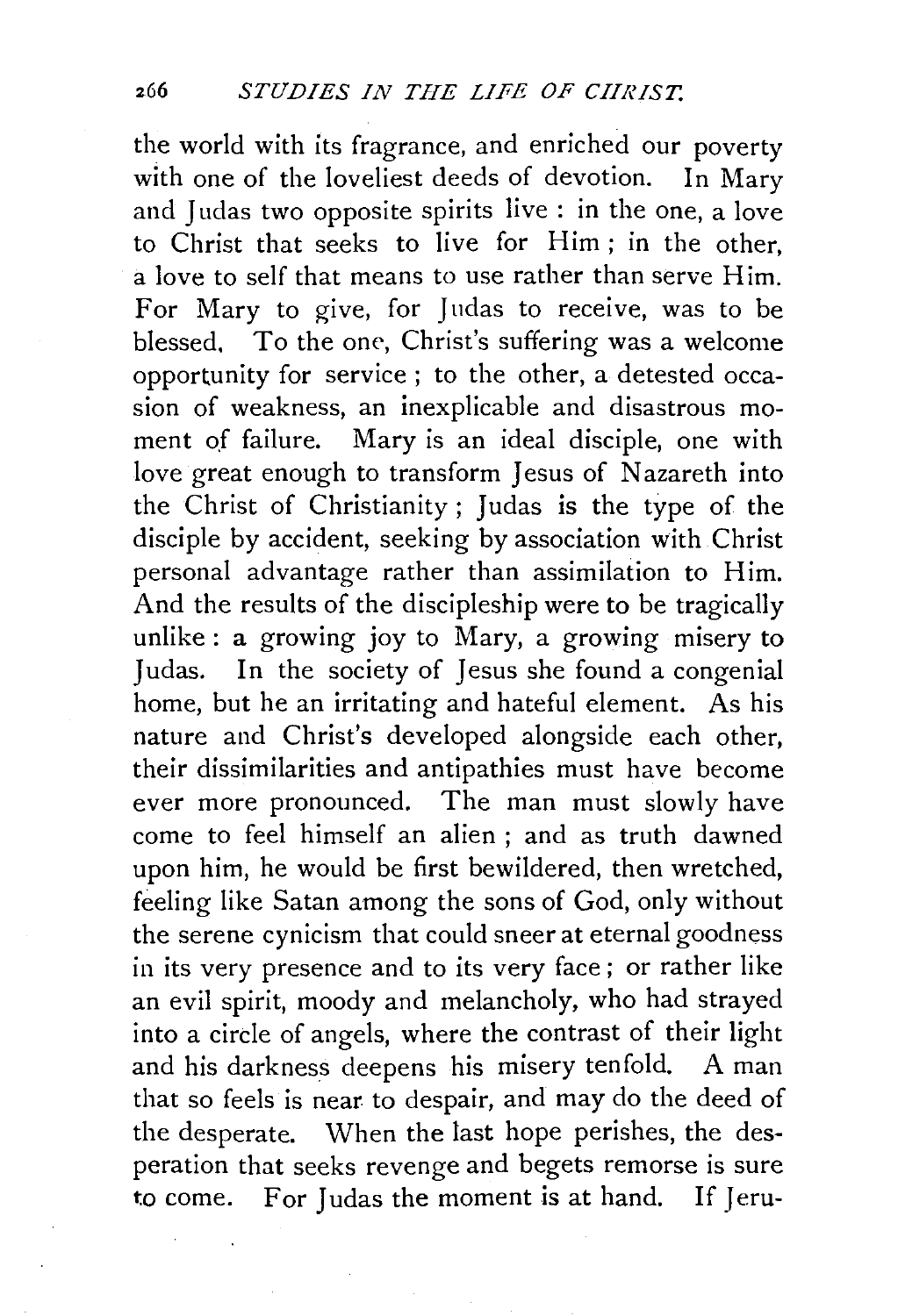salem does not reveal Jesus as the Messiah, he will forswear Him, forsake his society, destroy himself, and be over and done with the profitless misery that is now paralyzing spirit and spoiling life. So within the chosen circle devotion waited to be perfected by suffering, and disappointment to be avenged by treason.

On the next day Jesus entered Jerusalem. The part of the pilgrim band that had gone forward carried into the city the news of his coming, and the people, all enthusiasm for the "Son of David," the Man who had raised the dead, prepared for Him a fitting welcome. Those who had passed the night at Bethany joined the circle that surrounded the Master, partook of its spirit, and shared its hopes. As they ascended Olivet, feeling as if they had in their midst the sent of God, the salvation of Israel, they were joined by pilgrims hastening to the feast, and on the summit they were met by the multitudes who had sallied from the city to meet the advancing Christ. The enthusiasm grew as the crowd increased ; clothes were spread, palm- branches scattered in his path, and as each fresh stream blended. with the river, the shout rose, "Hosannah! Blessed is the King of 1srael that cometh in the name of the Lord."<sup>1</sup> That might have seemed the proudest moment in the life of Jesus, the moment when the homage of man was most spontaneous and most real; but, in truth, it was one of the saddest. The enthusiasm only deepened his solitude, made it more awful to his spirit, while throwing upon the coming events a more tragic colouring. Their praise was pain, for what they praised was the idol of their own imaginations, not the Christ who was coming to suffer and to die. In the midst of

~ John xii. 13-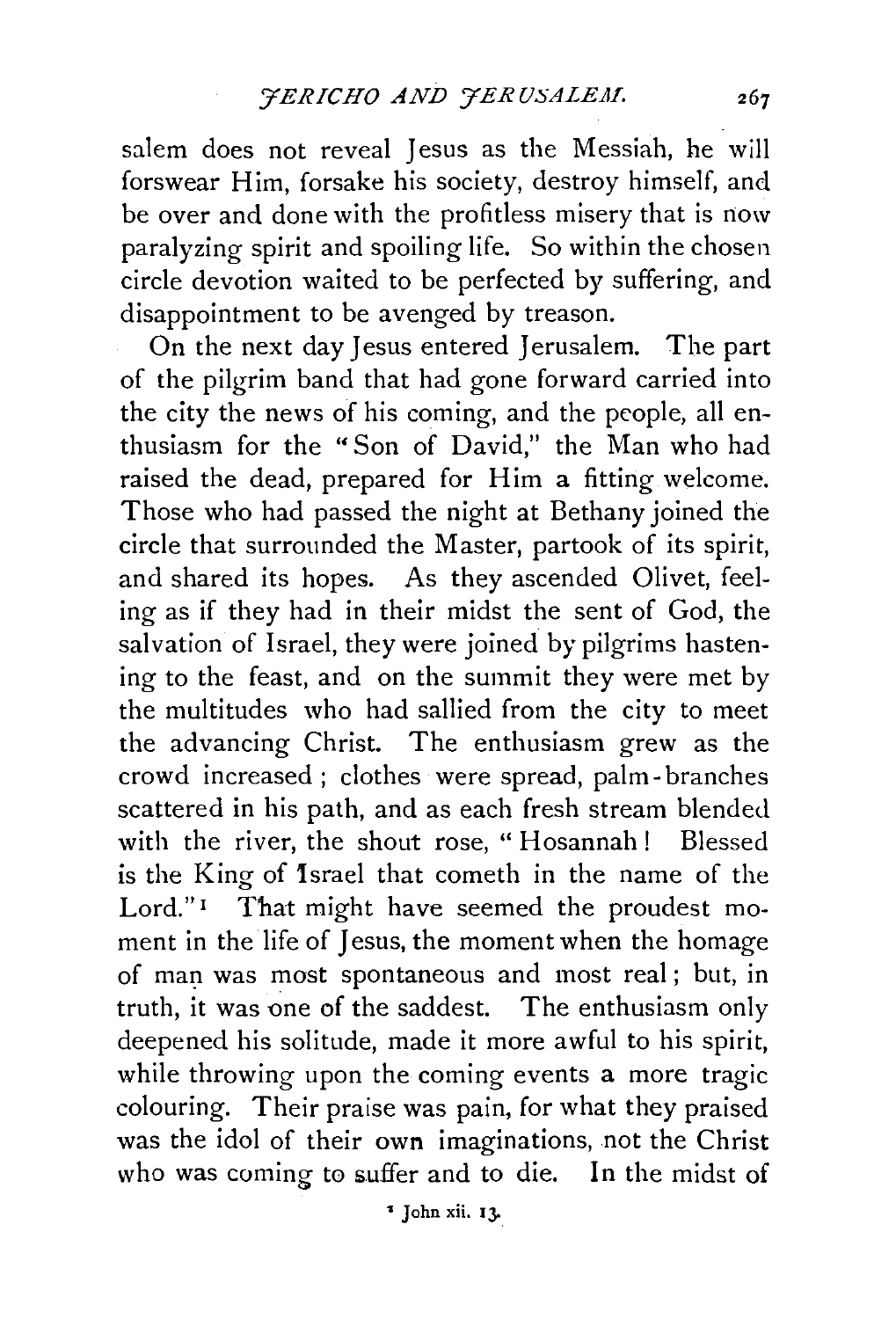their joy He rode possessed of the vivid consciousness that the discovery of the truth would change their jubilant cry of welcome into the delirious shout of passion and revenge. So, as they swept round the shoulder of the hill, and the city burst upon his view, turreted, temple-crowned, lying white and radiant in the glorious sunlight, hallowed by a thousand sacred memories, darkened by a thousand sins, the pathos of the place and the moment, the then and the to be, the ideal and the actual, the men and city as they seemed and as they were, was more than his heart could bear, and He wept, saying, " If thou hadst known, at least in this thy day, the things which belong unto thy peace! but now they are hid from thine eyes." 1

Once within the city, the great drama began to unfold its successive acts. Jesus asserted his authority as the Christ by purging the temple and teaching in it.<sup>2</sup> The enthusiasm of the people paralyzed the priests and the Sanhedrin.<sup>3</sup> They could not as yet use popular passion against Him, and so they cautiously assailed Himself, seeking to involve Him in conflict with the multitude, or with Rome, or with Moses. Their first point was to question his authority. Whence had He it ? Who gave it ?4 He replied by subtly revealing the purpose of their question and their consequent inability to judge his truth: "The baptism of John, whence was it? from heaven or of men?" If they said, "From heaven," they condemned their own unbelief; if " Of men," they broke with the people-a dangerous thing while they were moved with Messianic enthusiasm and inspired by Messianic hopes. So they could

*•* Luke xix. 42. • Ibid. 45-47• 3 Ibid. 47, 48; Mark xi. 18. • Luke xx. 1, 2 ; Mark xi. 25, 26.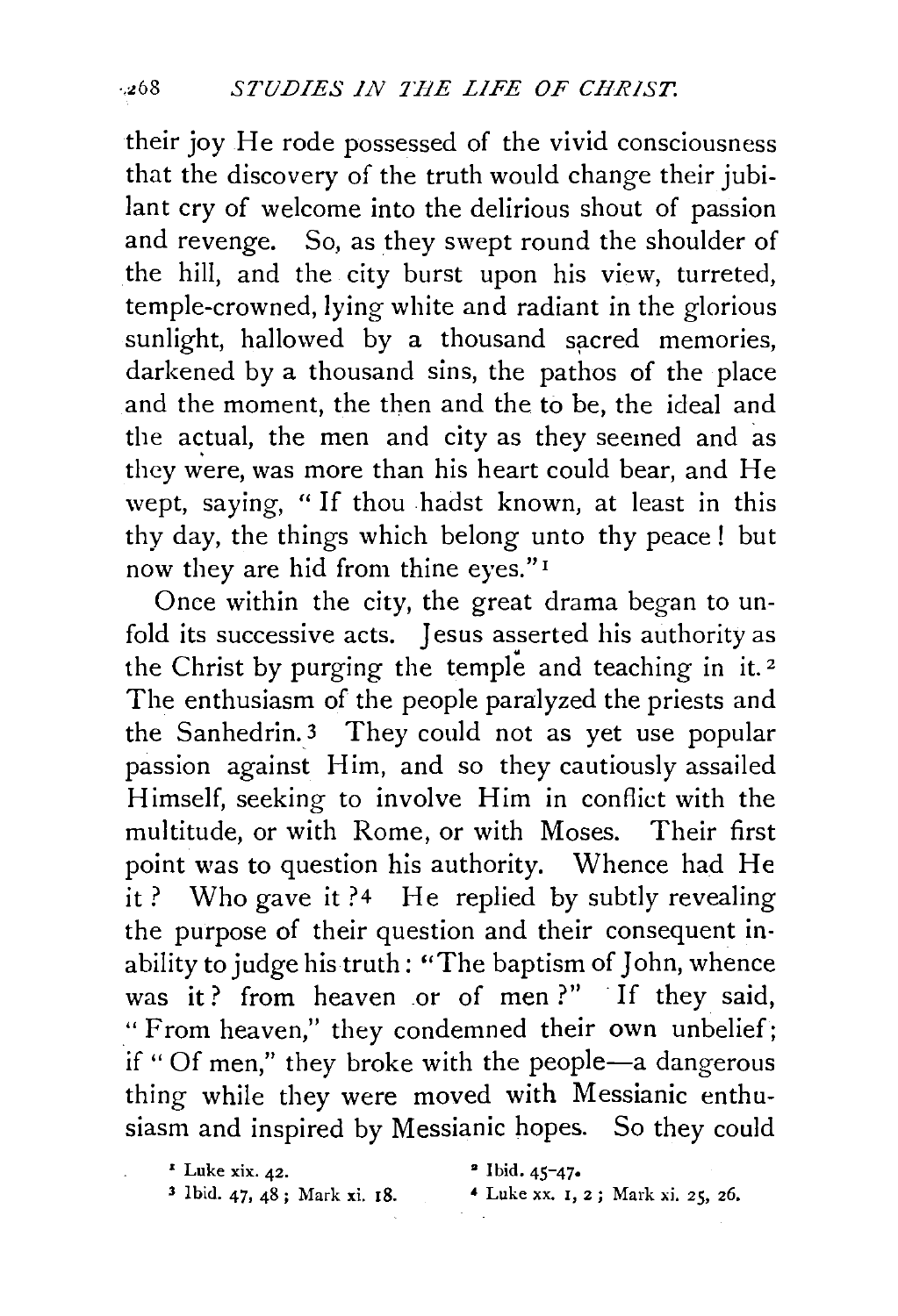only plead ignorance. But how could men too ignorant to judge of the Baptist's claims judge as to Christ's ? The next point was political-an attempt to find occasion for "delivering him into the power and authority of the governor." $\mathbf{I}$  The men chosen for this work were, significantly enough, "Pharisees and Herodians."2 The Pharisees were a religious, the Herodians a political, party. The former were the exponents and representatives of the ancient theocratic ideal; the latter, the adherents of the house of Herod. The Pharisees hated the alien, believed that there could be no true king in Israel, unless he came of the family of David ; the Herodians served and upheld the kinghood of the alien, the brood of the cruel and abhorred Idumean. The Pharisees stood in absolute antagonism to Rome. To them its sovereignty was the worst bondage, the dominion of the heathen over the people of God ; but the Herodians accepted, diplomatically at least, the authority that had placed the sons of Herod in their respective kingdoms or tetrarchies. Now these parties, thus radically opposed, combined against Jesus, submitting this question, "Is it lawful to give tribute to Cæsar?"3 On this point they were divided. The Pharisees held it wrong, but the Herodians held it right, at least as a matter of political expediency. Hence they would, with fine innocence, submit their difference to his arbitrament. But the innocence masked a deep design. If He said, "It is lawful," He would offend the people and the strongest and noblest national beliefs and hopes; if He said, " lt is not lawful," He would come into collision with Rome, the power

 $\Gamma$  Luke xx, 20. •  $\Gamma$  Mark xii. I 3. 3 Luke xx. 22 ; Mark xii, 14.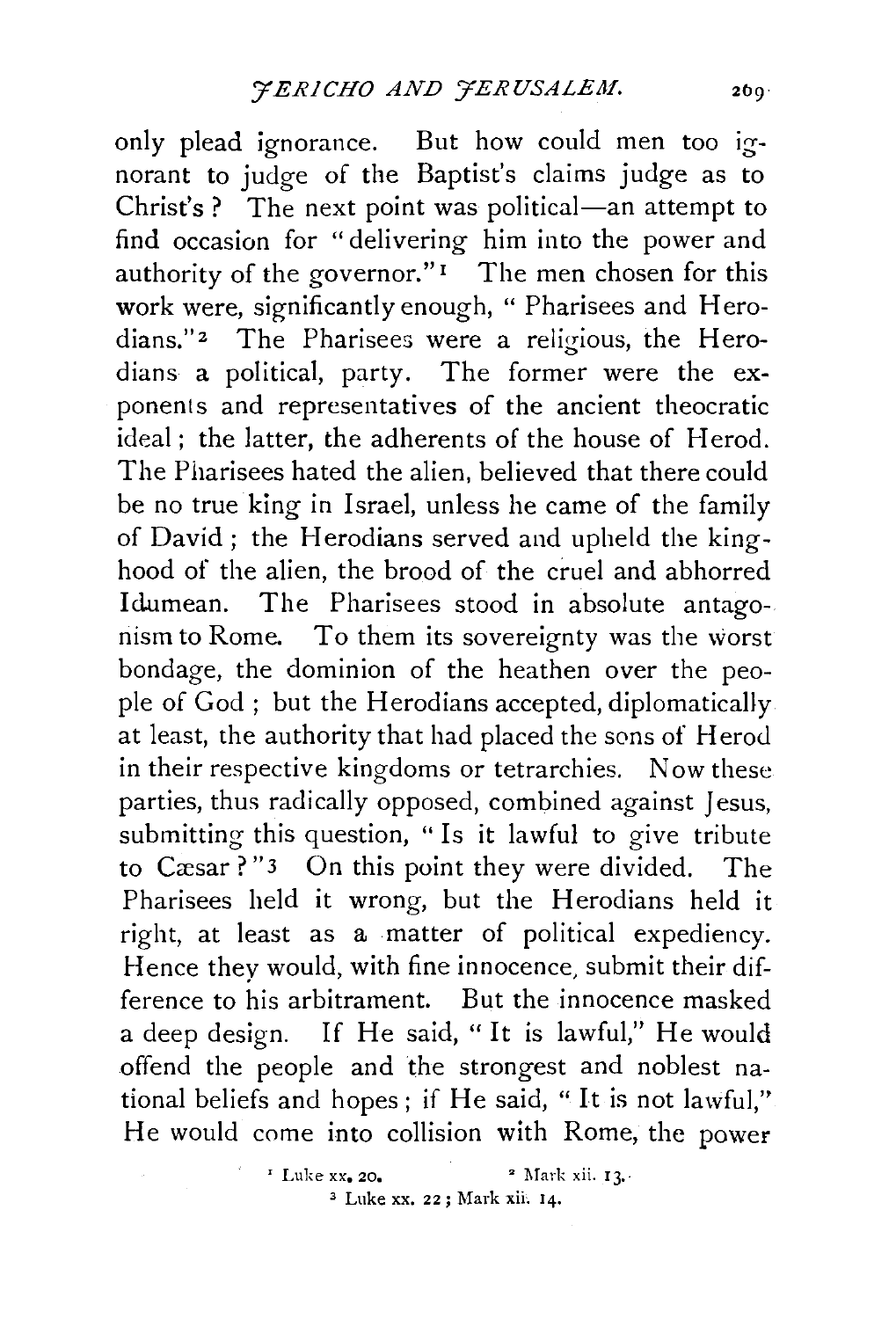that, with equal ease and equal coldness, crushed its least and its greatest opponent, and then passed serenely on. But it is not in the nature of wisdom to play into the hands of cunning. He said, " Show me a denarius," and asked, "Whose is the image and superscription ?" " Cæsar's." " Then the coin is his -minted, issued by him, used, circulated by you. It is a coin by his act, is, too, regarded and treated by you as money, and therefore the question is none. The use of Cæsar's money is tribute to Cæsar. Render to him his, and to God God's."

But though the Pharisees were vanquished, the Sadducees were, if not of a subtler, of an astuter race. They had been educated in a fine contempt for vulgar superstitions, the traditions and doctrines for which the Pharisees were so zealous. They. did not believe in development or a continuous revelation. God had spoken to Moses, but had been silent ever since. The Law embodied his will; what was not law was of man, not of God. And· so they were exceedingly jealous for Moses, and exceedingly jealous of "the traditions of the fathers." They had hitherto left the conflict with Jesus to the Pharisees, rather pleased that their rivals should be so beset and bewildered ; but now that Caiaphas had declared his death to be necessary, they would confront and overpower Him with the authority of their Lawgiver. They selected their point carefully. Jesus had explicitly affirmed his belief in a future state,<sup>1</sup> and the Pharisees were here weak, for they believed as firmly as He. But the Sadducees were strong; they did not find the belief in Moses, found it, indeed, conspicuously absent and explicitly disproved. So they

<sup>1.</sup> Luke xvi. 19-31.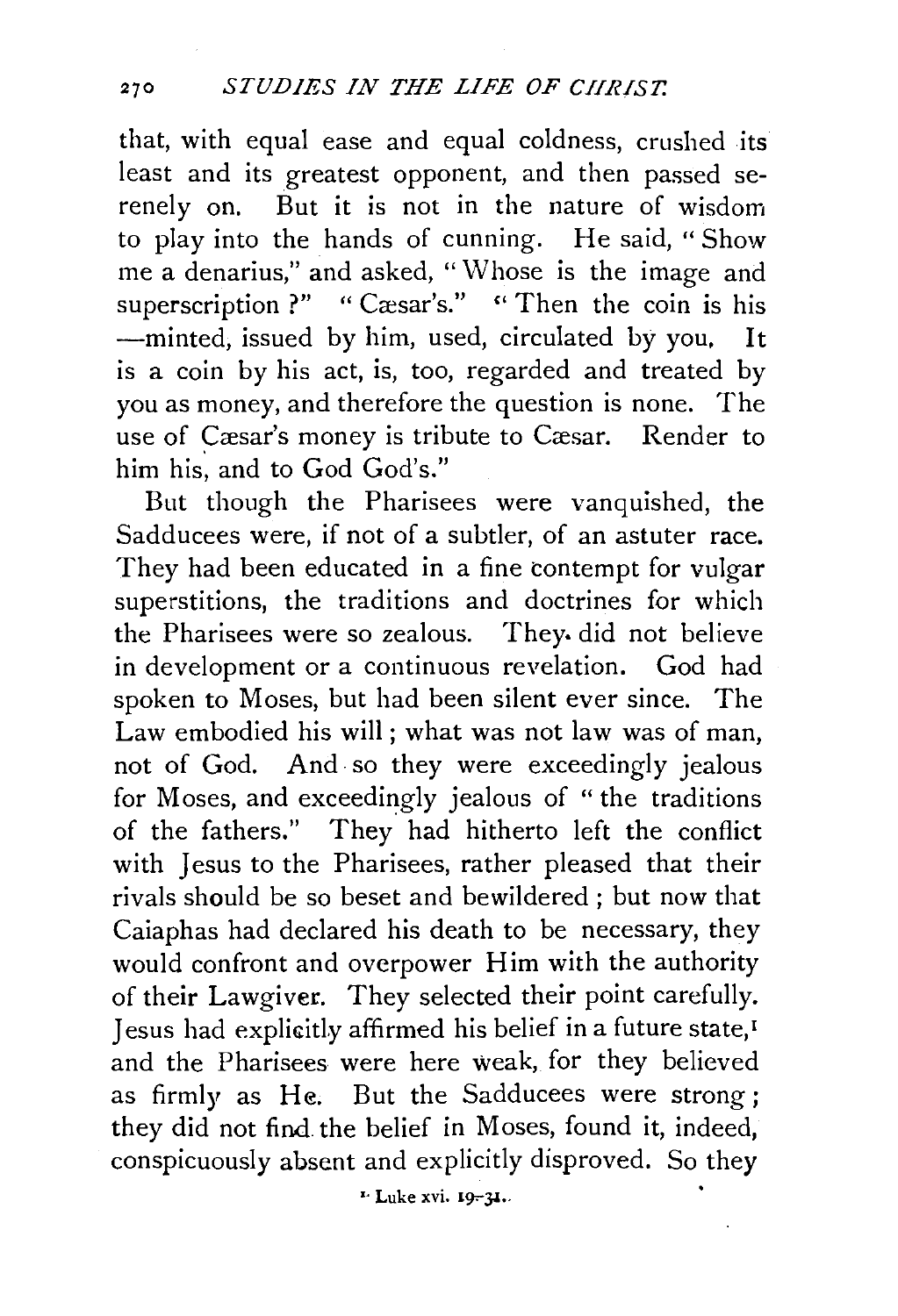elaborated their most conclusive argument, and presented it thus : " Master, Moses wrote unto us, If any man's brother die, having a wife, and he die without children, that his brother should take his wife, and raise up seed unto his brother. There were therefore seven brethren ; and the first took a wife, and died without children. And the second took her to wife, and he died childless. And the third took her; and in like manner the seven also : and they left no children, and died. Last of all the woman died also. Therefore in the resurrection whose wife of them is she ? for seven had her to wife."<sup>1</sup> The case was a splendid one for discussion in the schools, excellent for the exercise of subtle wits. If there is a future state where all these husbands are alive, and this poor overmarried woman alive also, "whose wife shall she be ? Come now, good Master, tell us." They did not raise the question whether immortal relations must be adjusted to provisional arrangements; they took for granted that a temporary and barbarous expedient was an eternal law. Yet their own hearts might have answered their question. We may imagine in the company that came to Jesus a young Sadducee with the wistful sadness in his eyes that can be seen only where the light that has gladdened life has been extinguished. He has known the joy of possession and the agony of loss. A gentle womanly presence had . once made his manhood beautiful, his home happy, his life rich with sweet and soothing grace. But just when his joy was deepest, hateful death had come, and left him sitting dumb in the shadow of a great affliction. The first desolation is past, but only that a level and

<sup>2</sup> Luke xx. 28-33.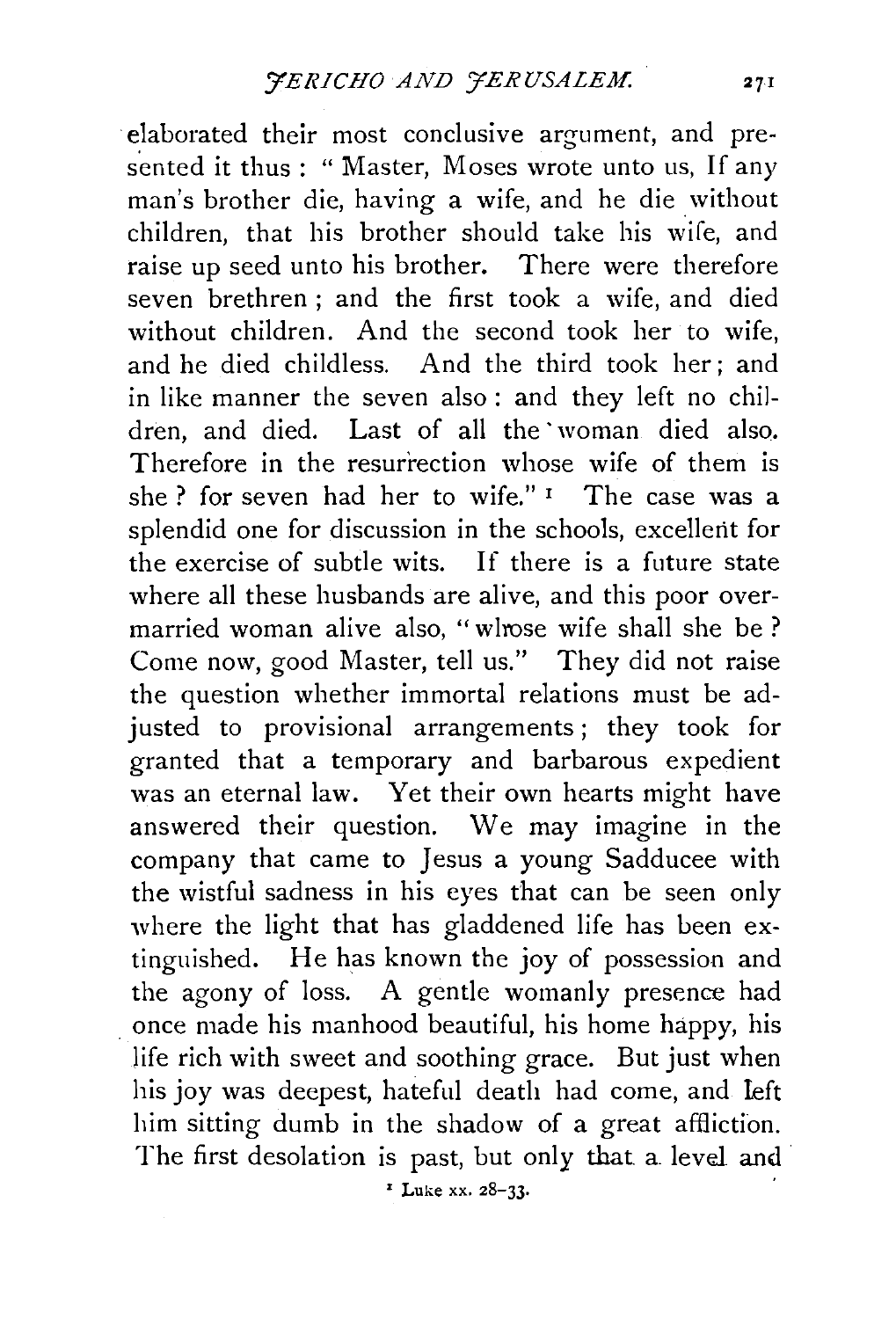cheerless melancholy might come, which forces ever to his lips the cry-

> o for the touch of a vanished hand And the sound of a voice that is still !

Yet no hand is stretched through the darkness, no voice answers out of the eternal silence ; and he can only mourn-

> The tender grace of a day that is dead Will never come back to me.

But had such an one been in the company, would not the longing, the strong desire, that could almost create the belief in immortality, born of necessity and the very nature of his own spirit, have made him loathe the cruel frivolity of the case supposed, with its primitive and provisional law, and listen for words that might shed upon his own sorrow the consolation of a great hope ? And if he had been there, he would not have been disappointed. Jesus lifted the question into a region above the heaven of the Sadducean spirit. They erred through ignorance.<sup>1</sup> He recognized no sanctity, no universal and eternal validity, in the law of a semi-civilized people. In the resurrection men were not governed by the law of Moses ; they were "as the angels of God." Their natures determined their relations, affinities created society. And the Highest was the regulative nature. The living God involved the life of those that lived to Him. Men who lived in communion with Him became as needful to Him as He was to them. And this truth was expressed in the ancient saying, " I am the God of Abraham, Isaac, and Jacob.'' He could not be their God unless He was a real Being to them ; they could not be real beings to

' Matt. xxii. 29.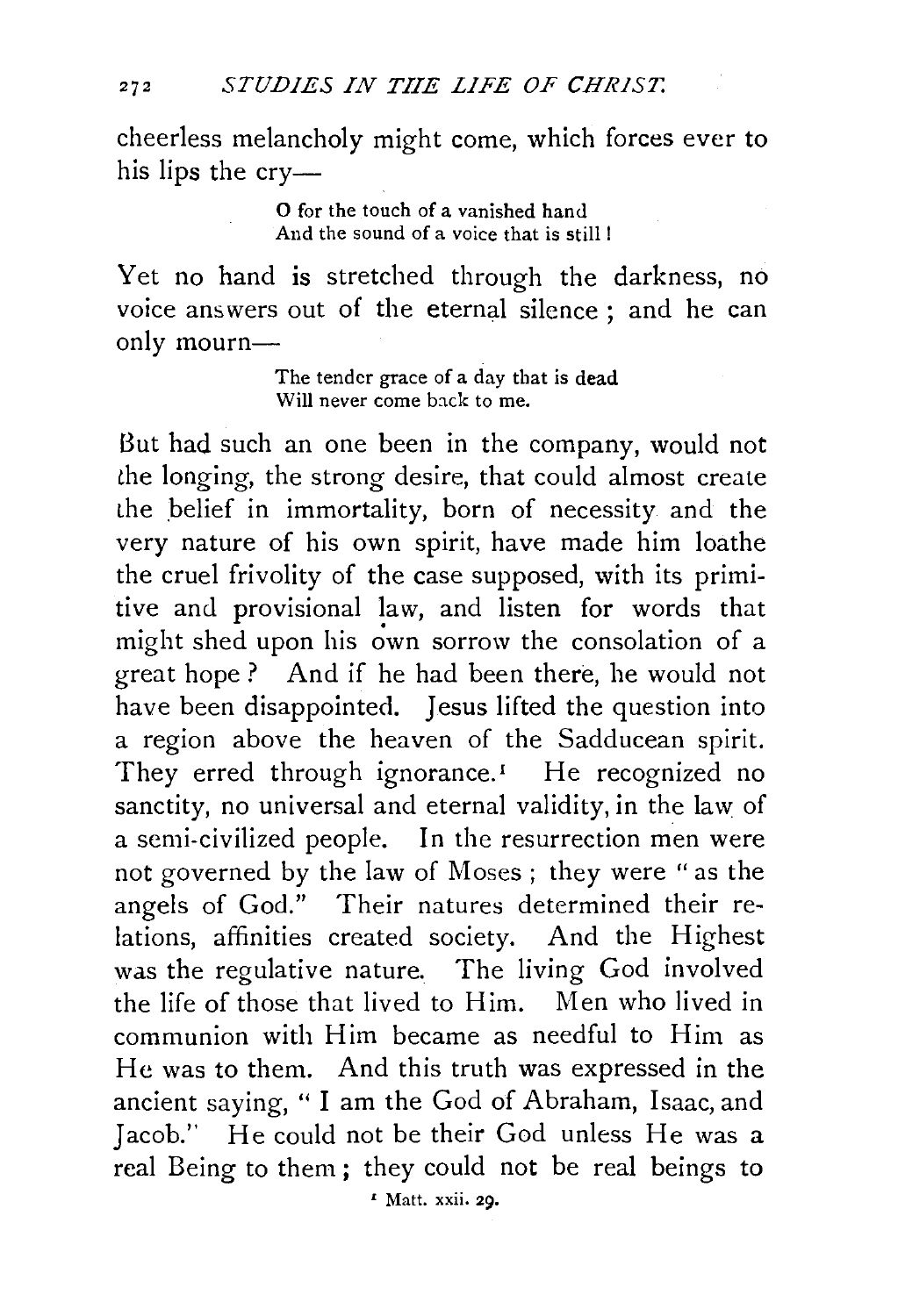Him unless they still lived. To be the God of them, He must be a God to them; and He could be a God only to living persons, not to silent memories or empty names.

Jesus thus found immortality at the very heart of the Mosaic law, involved in the distinctive name of God, Jehovah, the living, the creative. The Sadducees erred because they did not know God. If they had rightly conceived Him, they had strongly believed in the immortal being of man. The man who is made in the image of God is made to be as God, and be like Him for ever. The thought embodied in his answer was so new and strange to the Sadducees that it was almost like an answer in an unknown tongue. They were silenced, bewildered, and humiliated before the multitude, who " were astonished at his doctrine." <sup>1</sup>

And so his enemies could not so involve Him either with the people or with Cæsar or with Moses, as to carry through their expedient. But what they failed to do his own revelation of Himself accomplished. The revelation was double, by antipathy and by sympathy, the one shewing what He was not -to the Jews; the other shewing what He was-to his disciples. As regards the first, it was made both by action and speech. He acted like the Man of sorrows, not like the victorious Messiah. There is nothing more marvellous, even in the Gospels, than the self-repression of Jesus in his latest hours. He was in every respect a contrast and contradiction to the Messiah of tradition, and He emphasized, as it were, the points of difference. The homage of ignorance was to Him only latent aversion, and He

' Matt. xxii. 33·

VOL. X. 19